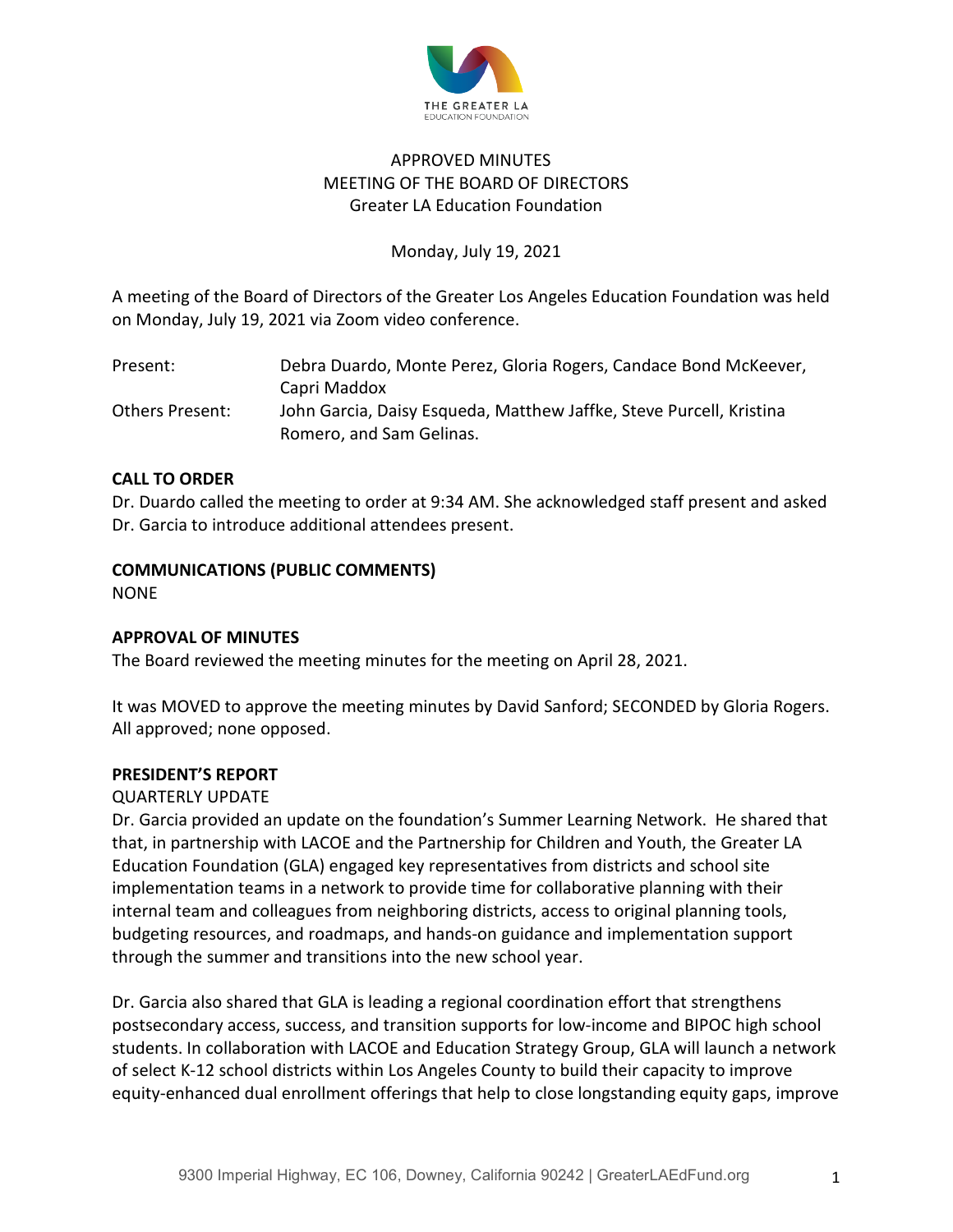

postsecondary outcomes of historically underserved group, and that are aligned to guided pathways. The network will launch in the fall with support from California Community Foundation and the Bill and Melinda Gates Foundation. The GLA team is actively working to raise additional support to enhance offerings for districts for the first year and allow for year two and three implementation support for districts.

GLA is also embarking on a multi-year effort to work with LA County districts committed to attracting, developing and retaining a highly talented and diverse staff and expanding DEI capacity. In partnership with LACOE and WestEd, GLA will launch a community of practice for select districts within Los Angeles County to build capacity in the recruitment and retention of educators of color. The strategy invests in individual districts that are ready to implement evidence-based pilot interventions and committed to addressing legacies of systemic racism.

Lastly, Dr. Garcia shared that GLA is working closely with the County's Internal Services Division and their Delete the Divide initiative. They are supporting our community mapping efforts to determine with neighborhoods will benefit most from the Best Buy Teen Tech Centers. They are also helping advocate for ARP dollars to be dedicated to the project. We have been providing additional information to the County CEO's office per their requests. We will find out if we are included in the budget at the county supervisors meeting on the 27th.

David Sanford shared that he is working with Sam and the team to formalize a Development Committee that will drive engagement that can be program specific, fundraising, and volunteer opportunities.

#### **FINANCE**

Gloria Rogers reviewed the Financial Statements included in the Board agenda. For the fiscal year 2021, Gloria shared that it is the first-year organization budget, so many items were not originally anticipated and some adjustments will be made in the future.

LACOE legacy programs like the Academic Decathlon and scholarships account for \$129,000 expense variance. Grants made were not anticipated or budgeted and account for \$201,000 in expense variance. Consultants were unbudgeted and account for additional expense variance. These expenses were offset by some of the unexpected grants received.

Gloria went on to review the Budget vs. Actuals and explain variances. She shared that the effects of the pandemic have not only increased anticipated revenue but also increased the unplanned expenditures. Many of the unplanned COVID support grants were pass through grants to purchase equipment such as MiFi devices, chromebooks, headphones to decrease the digital divide, education consultants, and other pass through grants. Payroll is tracking right on budget. The variance is due to unbudgeted Community Schools Director salary. This will be incorporated into next year's budget.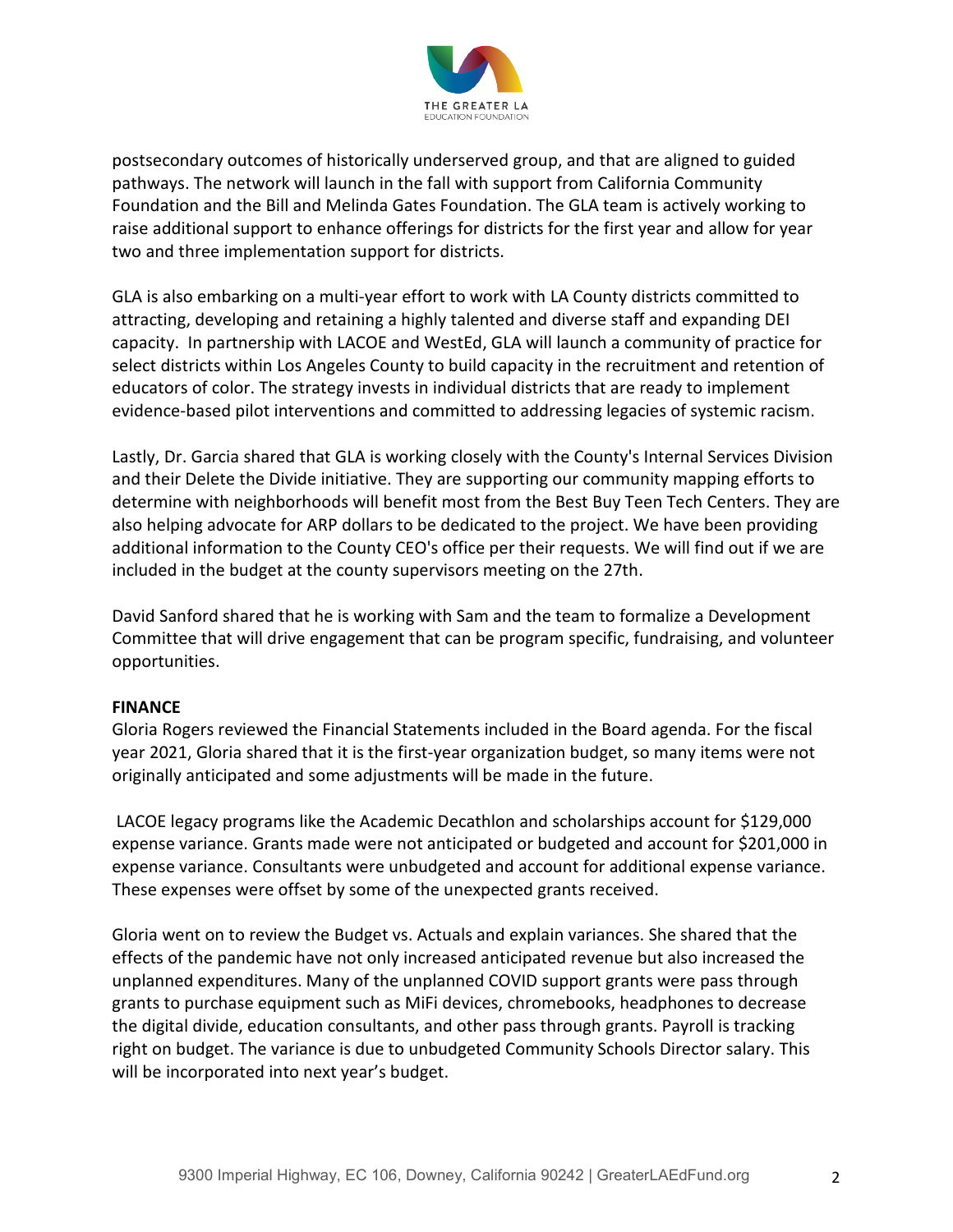

Sam Gelinas provided a development update. He shared that the foundation received a multiyear support from the Parsons Foundation for general operating support, the Weingart Foundation decided to increase their support to \$150,000, and the California Community Foundation committed support for the dual enrollment network through the Gates Foundation. Sam also shared that the Ballmer Group is interested in expanding Community Schools in LA County and also set up LACOE and the Foundation as a technical assistance provider to other counties in California. The Foundation is also working in partnership with LACOE to look for additional support for LACOE's legacy programs like the Superintendent's Collaborative and Teachers of the Year.

Capri Maddox inquired if the Foundation needs letters of support for the Board of Supervisors meeting on the  $27<sup>th</sup>$ . Sam shared that we do not need letters of support at this time because the Internal Services Division is advocating for the Teen Tech Centers project and the request came from the education deputies from the County Supervisors. If anything changes, Sam will update the group.

Dr. Garcia moved the discussion back to the variances in the financial documents. He reminded the group that the Foundation had a projected first-year budget and because it was a brand new foundation things played out differently than what was projected and also COVID changed a lot of things and caused more variances. Dr. Garcia also shared that when the budget was built, it was built for the Foundation's work and didn't build a joint budget with some of the existing LACOE work like the legacy programs and Community Schools Director salary. The Foundation now has a combined budget with things that have existed in the Foundation's own work.

#### ACCEPTANCE OF FUNDS

Dr. Duardo followed with a request to approve the Acceptance of Funds for the period of January 1 through March 31, 2020. It was MOVED to approve the Acceptance of Funds by Dr. Perez; SECONDED by David Sanford. All in favor; none opposed.

#### **EXECUTIVE COMMITTEE UPDATE**

Dr. Duardo shared that earlier in the month the Executive Committee convened to discuss several items including a program update from the Greater LA team, the Board Chair and Chair-elect nomination processes, and Dr. Garcia's upcoming performance review.

Dr. Garcia is at his two-year anniversary as President of the foundation. Over the next few weeks, the Executive Committee will discuss a performance evaluation process and timeline. The executive committee will follow up with the rest of the board with more information about the performance evaluation, which will be done in a closed session.

The Executive Committee also discussed the process for nominating and electing the next Board Chair and Chair-elect. Dr. Duardo reminded the group that because her term as Board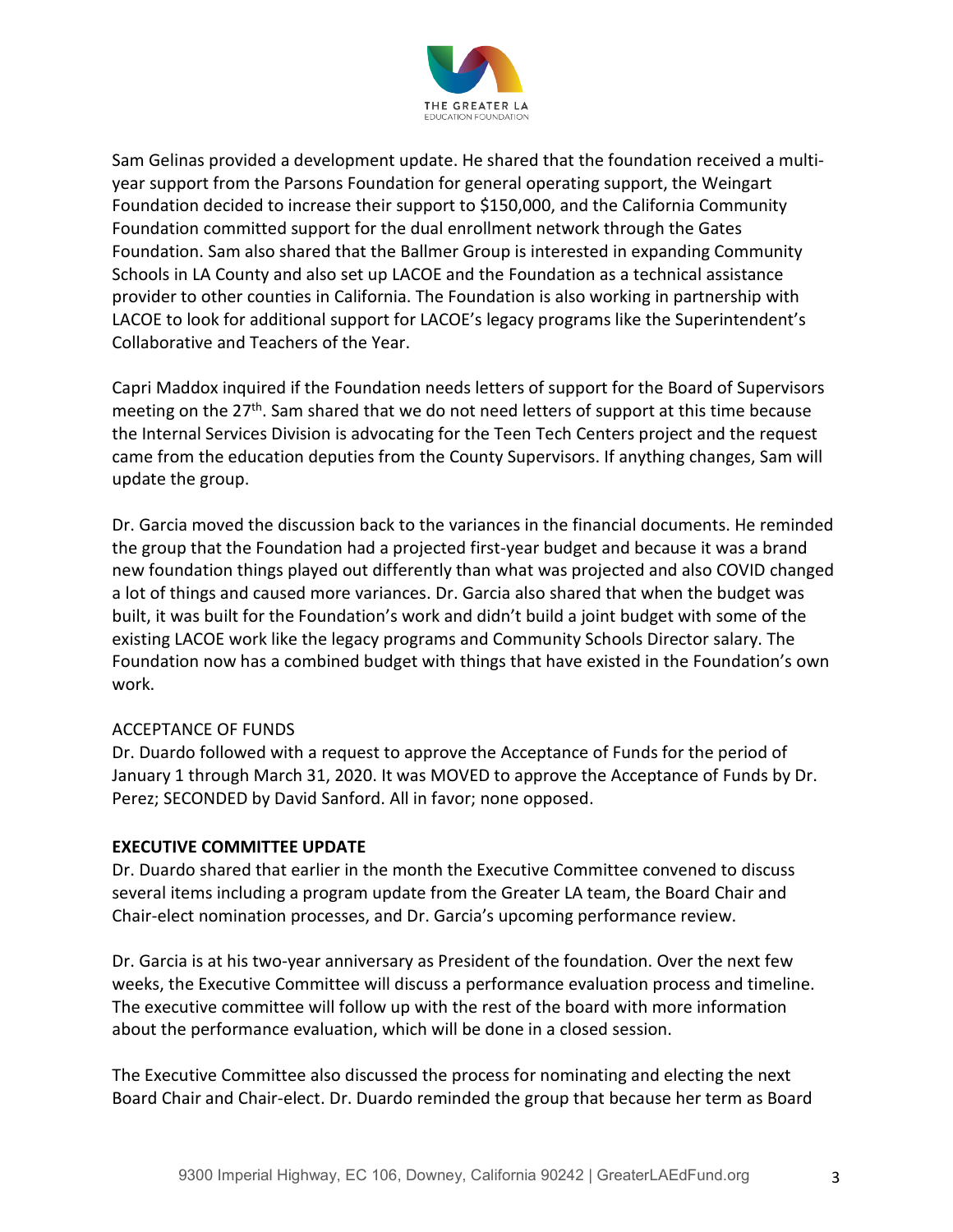

Chair ends at the end of August, the Board agreed to the idea of nominating and electing a new chair and chair-elect at this board meeting. Typically, one board member will nominate another board member to fill an officer position.

She shared that the committee wanted to continue with this process at this board meeting while also ensuring that those that are nominated and/or elected are willing and able to take on the role and responsibilities assigned to it.

As a first step in the nomination and election process, an email was sent to the board inquiring about interest in the chair and chair-elect positions and provide an opportunity for board members to express their interest in expanding their role on the GLA board.

Dr. Duardo shared that each officer will hold office for a two-year term. The chair will preside over meetings, have a seat on the executive committee, and will work closely with the GLA team to make high-level strategic decisions and achieve the foundation's mission and values. The chair-elect would prepare to assume the role of board chair, would fill the chair position should it become vacant, and would preside over meetings in the absence of the acting chair.

Dr. Duardo opened the floor for nominations of those that have expressed interest in the Board Chair position. Candace Bond McKeever MOVED to nominate Dr. Perez to be elected as Board Chair of the Greater LA Education Foundation; SECONDED by Gloria Rogers. All in favor; none opposed.

Dr. Duardo opened the floor for nominations of those that have expressed interest in the Chair-elect position. Dr. Perez MOVED to nominate Candace Bond McKeever to be elected as Chair-elect of the Greater LA Education Foundation; SECONDED by Capri Maddox. All in favor; none opposed.

#### **OTHER BUSINESS**

#### LACOE UPDATE

Dr. Duardo shared that there has been a lot of superintendent transitions, retirements, and people moving around the county. LACOE is continuing to support districts with their summer learning initiatives, planning for reopening, and working with the County's Department of Public Health to communicate with districts. She shared that one of the issues superintendents are trying to figure out at the moment is independent studies, which is required of all districts. If districts aren't able to provide remote learning options, they are able to look to LACOE for support. LACOE's overall message to everyone is that it is safe to come back to school but understand that there are families that aren't comfortable. LACOE is working with the Department of Public Health to coordinate funding to all districts so that they can do COVID testing.